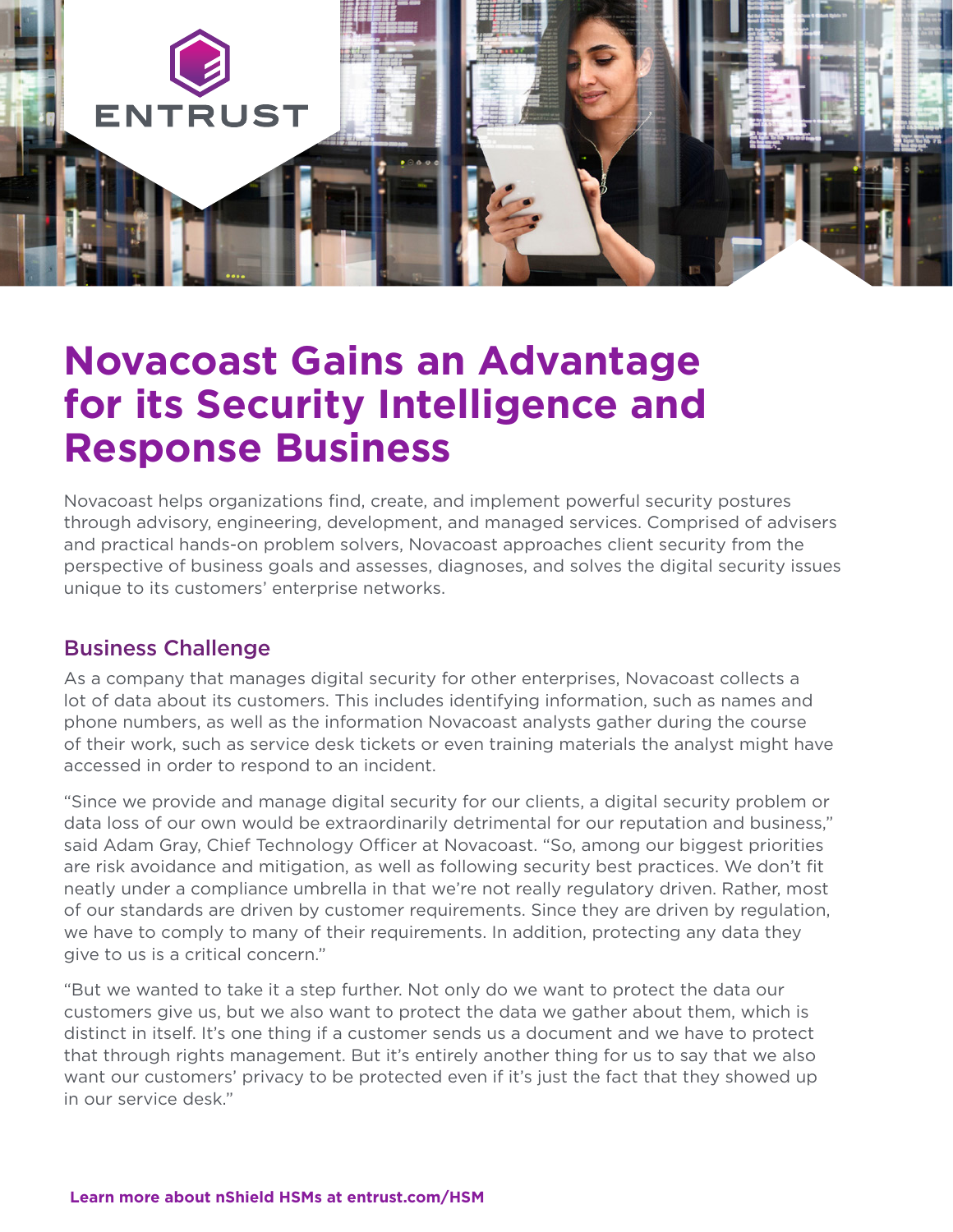## Technical Challenge

For Novacoast to appropriately track a customer security incident, it creates tickets in its security service ticketing system. Each ticket must be accompanied by case management information as it makes its way through the system, including customer name, contact details, and phone numbers. The ticket might also contain details regarding the request, and it usually will refer to an external system at the customer's site for additional information.

Novacoast wanted to protect this information, but, as Gray noted: "There are no off-the-shelf solutions for protecting this kind of data derived from our customerrelated activities. So, we had to develop the solution ourselves."

## Solution

In order to meet security best practices, Novacoast analysts had to do extensive modification, development, and automation within Novacoast's own security operation centers. That meant implementing a cryptographic solution to protect the business-critical information and applications.

Novacoast deployed Entrust nShield® Connect Hardware Security Modules (HSMs) to provide the root of trust for its data protection solution. Whether deployed on-premises or as-a-service, Entrust nShield HSMs are among the highest-performing, most secure, and easy-to-integrate HSM solutions available, facilitating regulatory compliance and delivering the highest levels of data and application security for enterprise, financial, and government organizations.

Every time Novacoast reads or writes data from an application to the various systems that hold that data, the application uses the HSMs behind the scenes to transparently encrypt or decrypt that data at the record and row level. So, if someone ever broke in and stole the databases or got access to those systems, they still wouldn't have access to the unencrypted data – making that data useless to anyone who didn't have the encryption keys.

The Novacoast team built out the technology and partnered with Entrust to provide the cryptography. Entrust nShield HSMs are a critical part of the solution, protecting the encryption keys and providing the root of trust for the whole system.

"I'm a strong believer that if you don't do your cryptography in hardware, you don't own your cryptography," explained Gray.

**All of our cryptographic keys are locked in hardware, in Entrust nShield HSMs, and every time we write data about a customer, that data is encrypted everywhere it goes, whether in use, in transit, or in storage.** 

Adam Gray, Chief Technology Officer at Novacoast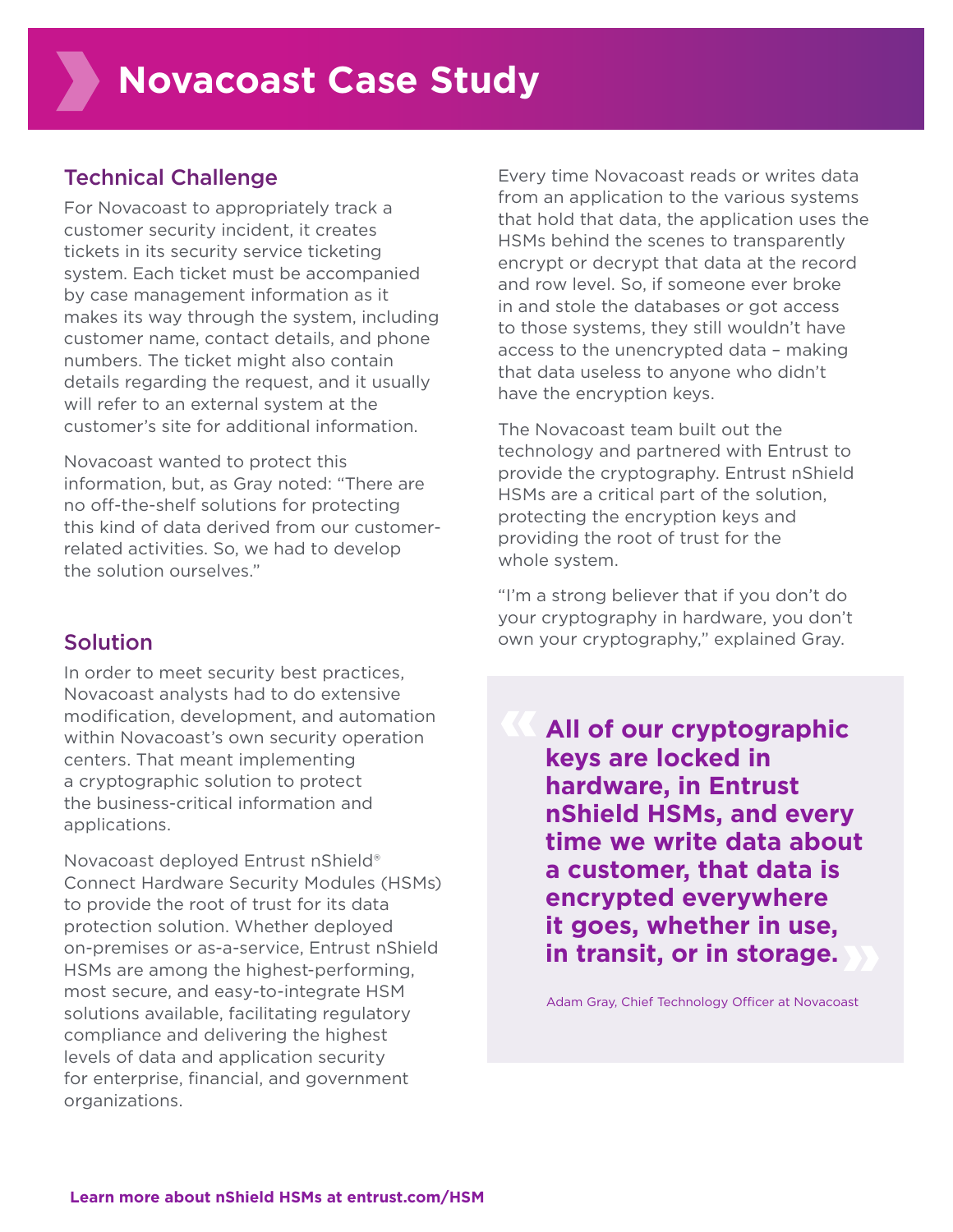Hardware security modules are hardened, tamper-resistant hardware devices that secure cryptographic processes by generating, protecting, and managing keys used for encrypting and decrypting data and creating digital signatures and certificates. Entrust nShield HSMs are tested, validated, and certified to the highest security standards including [FIPS 140-2](https://www.entrust.com/digital-security/hsm/solutions/compliance/certifications/fips-140-2) and [Common Criteria](https://www.entrust.com/digital-security/hsm/solutions/compliance/certifications/common-criteria). HSMs help enable organizations to:

- Meet established and emerging regulatory standards for privacy and cybersecurity, including [GDPR,](https://www.entrust.com/digital-security/hsm/solutions/compliance/global/gdpr) [eIDAS,](https://www.entrust.com/digital-security/hsm/solutions/compliance/emea/eidas) [PCI DSS,](https://www.entrust.com/digital-security/hsm/solutions/compliance/global/pci-dss) and [HIPAA](https://www.entrust.com/digital-security/hsm/solutions/compliance/americas/hipaa).
- Achieve higher levels of data security and trust
- Maintain high service levels and business agility

One of the reasons Novacoast selected Entrust nShield HSMs was the high standard of pre-sales technical knowledge and support. "Even before we were a customer, the Entrust team stepped up and helped us with some of the design and support criteria that we had questions about. They also provided guidance on sizing and infrastructure, information about how we were going to operate, and what we were going to build. They simply stepped in and provided us the attention and the expertise we were looking for," said Gray.

In addition, Entrust provided Novacoast with the PKCS#11 libraries it needed to trade information between disparate systems. The Entrust libraries adhered to pre-existing standards, and Novacoast didn't need to do anything extra to make them work. Gray observed that, "The crypto-libraries have been around for decades. But it's super important that you follow the standard, because that's what helps ensure your data will remain properly secure."

**Even before we were a customer, the Entrust team stepped up and helped us with some of the design and support criteria that we had questions about. They also provided guidance on sizing and infrastructure, information about how we were going to operate, and what we were going to build. They simply stepped in and provided us the attention and the expertise we were looking for.**

Adam Gray, Chief Technology Officer at Novacoast